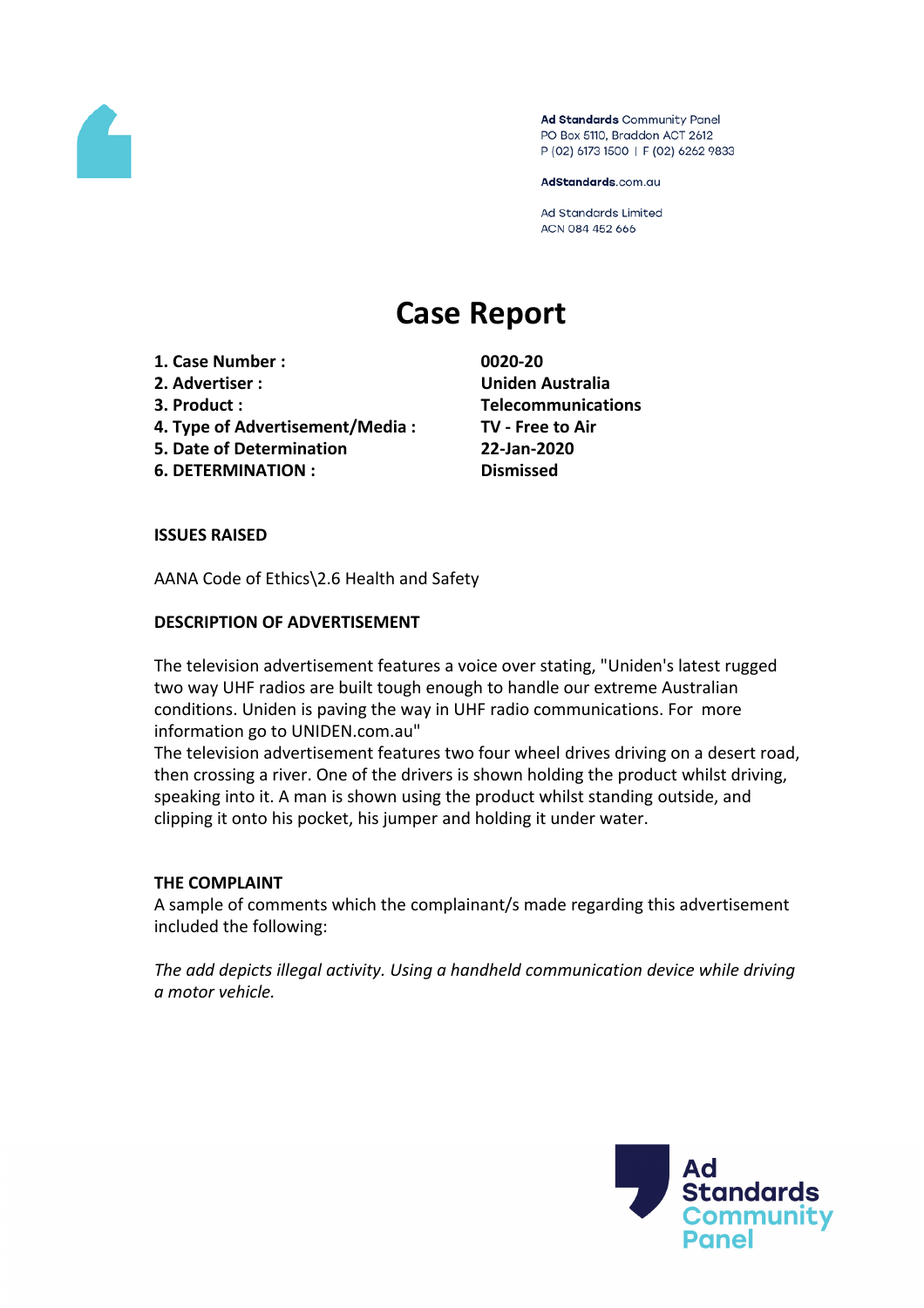

#### **THE ADVERTISER'S RESPONSE**

Comments which the advertiser made in response to the complainant/s regarding this advertisement include the following:

*Please find our response below in regard to the complaint that our advertisement depicts illegal activity. Using a handheld communication device while driving a motor vehicle.*

*Unlike Mobile Phones there is no legislation that prevents the use of CB radio or any other 2-way radio whilst driving. (See references below).*

*However, there is legislation covering the proper control of a vehicle. So a driver could face prosecution while using the radio if it's use caused a distraction or affected the standard of driving. The more serious offence of careless or dangerous driving, causing death by careless or dangerous driving are also available to prosecutors if the distraction can be shown.*

Use of a CB radio or any other 2-way radio while driving is not illegal as long as a user *maintains proper control of the vehicle.*

*With regards to the video in the television commercial, the driver, whilst using the CB radio, appears attentive of his surroundings and has complete control of the vehicle.*

*ACT: mobile phone includes any other wireless hand-held device designed or capable of being used for telecommunication other than a CB radio or any other 2-way radio. [Road Transport (Safety and Traffic Management) Regulation 2000, section 30B, subsection 3].*

*NSW: mobile phone does not include a CB radio or any other two-way radio. [Road Rules 2014, Rule 300, paragraph 4].*

*VIC: mobile phone does not include a CB radio or any other two way radio [Road Safety Road Rules 2009, Rule 300, paragraph 4].*

*QLD: mobile phone does not include a CB radio or any other two-way radio. [Transport Operations (Road Use Management-Road Rules) Regulation 2009, section 300, subsection 2].*

*SA: mobile phone does not include a CB radio or any other two way radio [Australian Road Rules 2014, Rule 300, paragraph 4].*

*WA: mobile phone does not include a CB radio or any other two way radio [Road Traffic Code 2000, Regulation 265, paragraph 1].*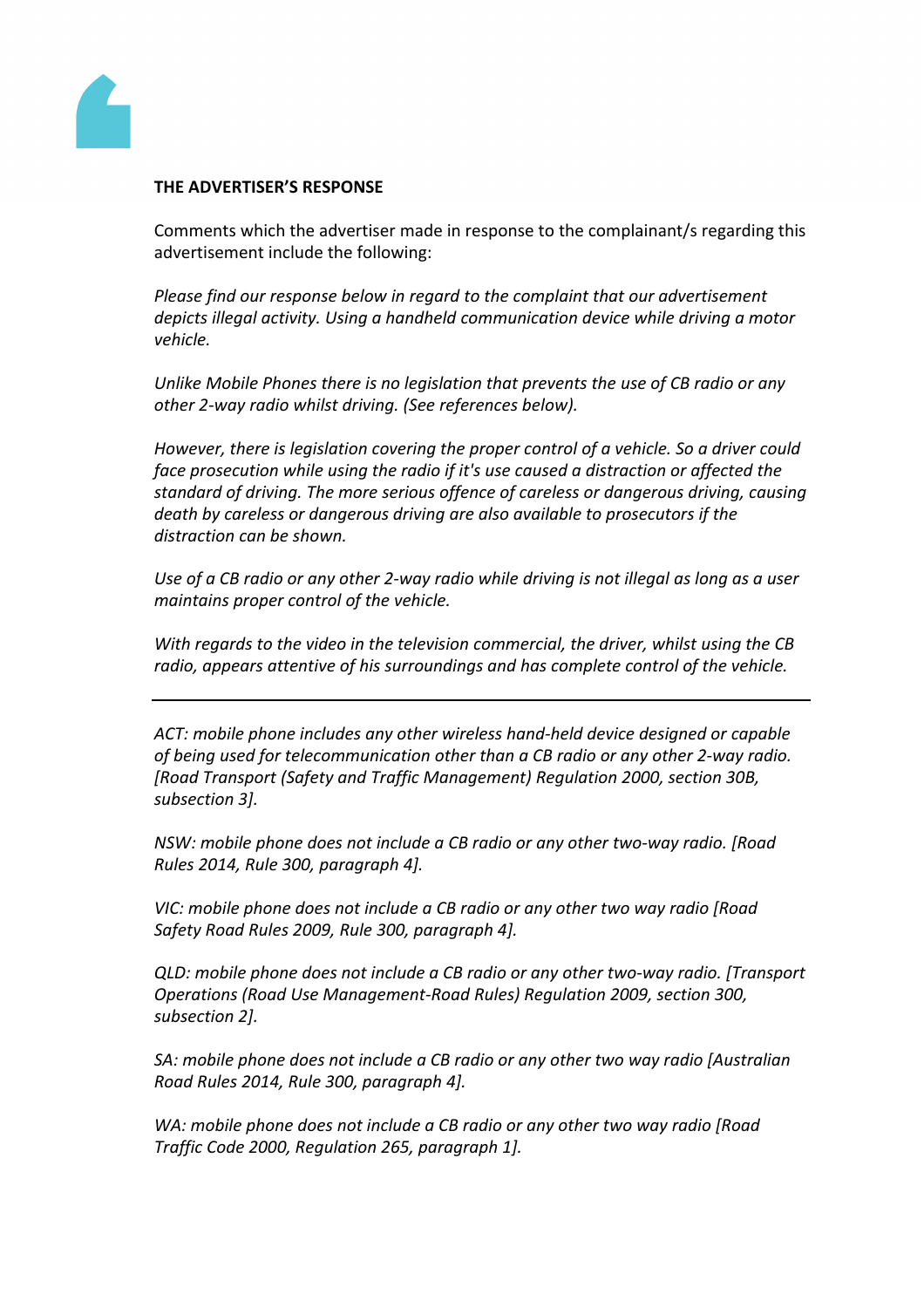

*TAS: mobile phone does not include a CB radio or any other two way radio [Road Rules 2009, Rule 300, paragraph 4].*

*NT: mobile phone does not include a CB radio or any other two way radio [Australian Road Rules 2014, Rule 300, paragraph 4].*

*https://www.ntc.gov.au/laws-and-regulations/australian-road-rules* 

*I hope that the above information satisfies the complaint.*

*Thanks*

# **THE DETERMINATION**

The Ad Standards Community Panel (Panel) considered whether this advertisement breaches Section 2 of the AANA Code of Ethics (the Code).

The Panel noted the complainant's concern that the advertisement depicts illegal activity.

The Panel viewed the advertisement and noted the advertiser's response.

The Panel considered whether the advertisement complied with Section 2.6 of the Code. Section 2.6 of the Code states: "Advertising or Marketing Communications shall not depict material contrary to Prevailing Community Standards on health and safety".

The Panel noted the advertiser's response that there is no legislation stating that use of CB radios is not permitted. The Panel noted that there is specific legislation relating to mobile phone use specifically.

The Panel considered that while it was not a legal requirement, advertisers should be aware that community standards can demand higher safety standards than the law in some situations. The Panel considered that driving safety is an important issue and that when depicting situations such as this advertisers should endeavour to promote best practice regarding safety in advertisements.

However, the Panel noted that the drivers depicted in the advertisement use the CB radio in a manner consistent with proper use, and are seen to maintain control of the vehicle. The Panel considered there is no suggestion that the use of the device caused a distraction or affected their driving.

The Panel considered that this particular depiction of the use of a CB radio used in the proper manner was not a depiction which most members of the community would consider to be contrary to Prevailing Community Standards on safety.